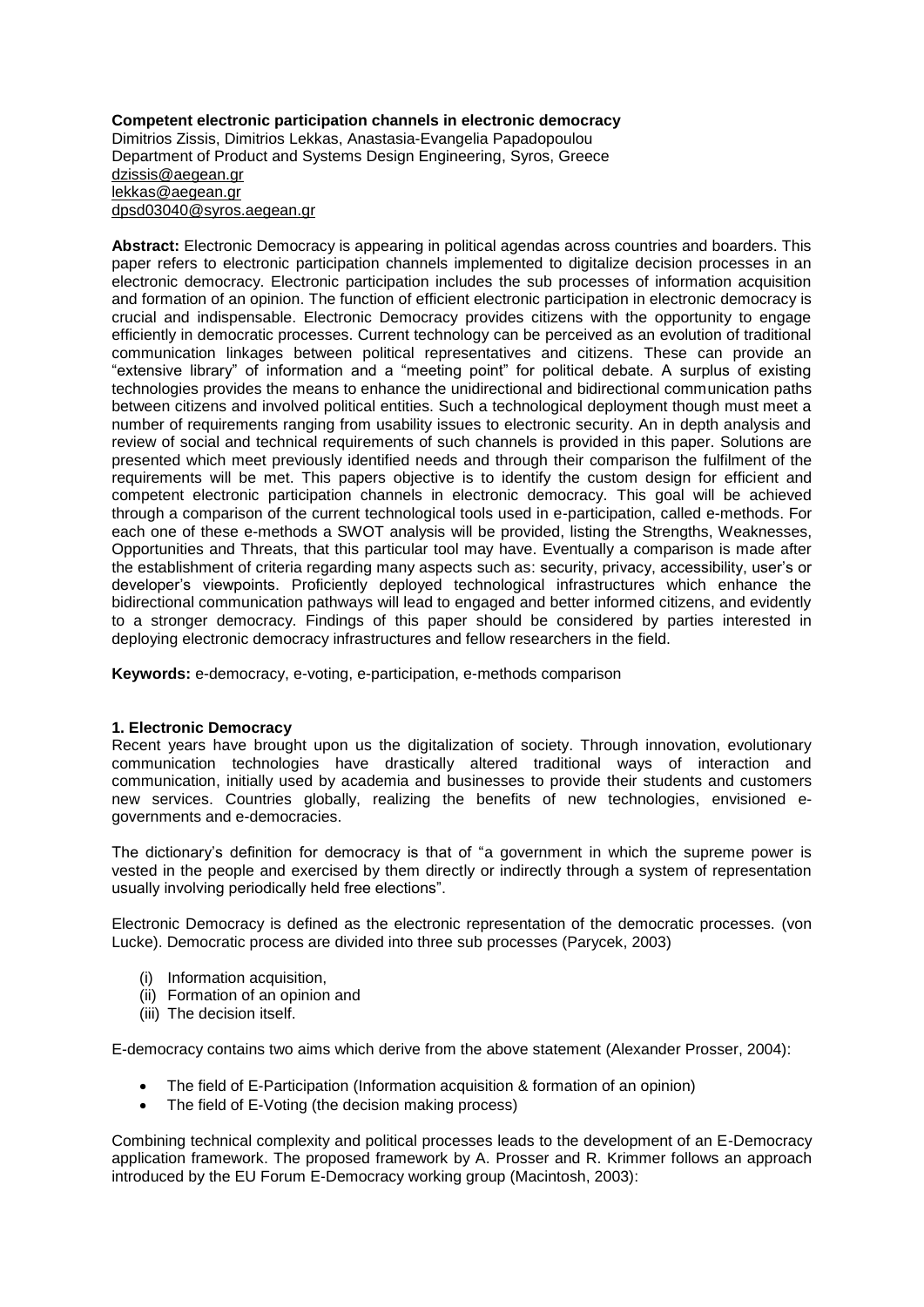

**Figure 1:** E-Democracy application framework

Using Information & Communication technologies (ICT) to engage the public in the democratic processes is named electronic participation. E-Participation refers to "ICT-supported participation in processes involved in government and governance. Processes may concern administration, service delivery, decision making and policy making" (Pauliina Lehtonen, 2007). The combination of the various stakeholders" interest in participation and the development of the technological infrastructure have resulted in many new projects designed to exploit the potential of ICT that supports communication and participation in political processes (Bekkers, 2004) (Best, 2005) (Curwell, 2005).

E-Participation can principally be understood as technology-mediated interaction between the civil society sphere and the formal politics sphere, and between the civil society sphere and the administration sphere (Clive Sanford, 2007). The task of e-Participation is to empower people with ICTs to be able to act in bottom-up decision processes, to make informed decisions, and to develop social and political responsibility. Therefore, e-Participation is a means to empower the political, sociotechnological, and cultural capabilities of individuals giving the possibility that individuals can involve themselves and organize themselves in the information society. (Christian Fuchs, 2006).

|  | Table 1: Participation areas, identified by C. Fraser etc: |
|--|------------------------------------------------------------|
|  |                                                            |

| <b>Information Provision</b>                          | ICT to structure, represent and manage information in participation contexts                                                                                     |
|-------------------------------------------------------|------------------------------------------------------------------------------------------------------------------------------------------------------------------|
| Community building /<br>Collaborative<br>Environments | ICT to support individuals come together to form communities, to progress<br>shared agendas and to shape and empower such communities                            |
| Consultation                                          | ICT in official initiatives by public or private agencies to allow stakeholders<br>to contribute their opinion, either privately or publicly, on specific issues |
| Campaigning                                           | ICT in protest, lobbying, petitioning, and other forms of collective action<br>(except of election campaigns, see electioneering as participation area)          |
| Electioneering                                        | ICT to support politicians, political parties and lobbyists in the context of<br>election campaigns                                                              |
| Deliberation                                          | ICT to support virtual, small and large-group discussions, allowing<br>reflection and consideration of issues                                                    |
| <b>Discourse</b>                                      | ICT to support analysis and representation of discourse                                                                                                          |
| Mediation                                             | ICT to resolve disputes or conflicts in an online context                                                                                                        |
| Spatial planning                                      | ICT in urban planning and environmental assessment                                                                                                               |
| Polling                                               | ICT to measure public opinion and sentiment                                                                                                                      |
| Voting                                                | ICT in the context of public voting in elections, referenda or local plebiscites                                                                                 |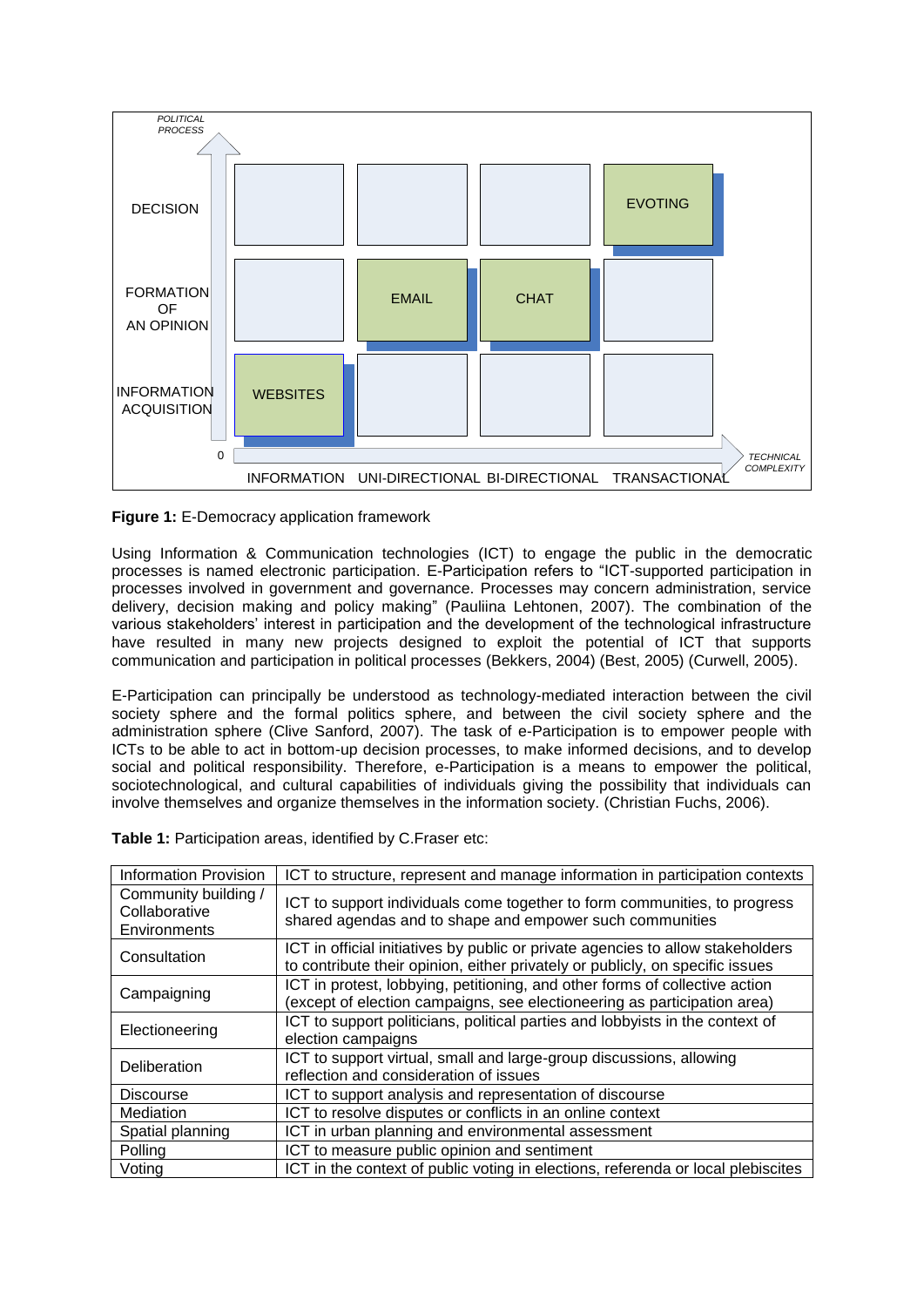#### **2. Social Requirements**

The roots of all democratic constitutions rely in ancient Athens. Athenian philosopher Plato (Greek: *Πλάτων)* and founder of the Academy in Athens, the first institution of higher learning in the western world, believed that an uninformed and disengaged public was the greatest threat to democracy. "In ignorance they tend to vote for politicians who beguile them with appearances and nebulous talk, and they inevitably find themselves at the mercy of administrations and conditions over which they have no control because they do not understand what is happening around them. They are guided by unreliable emotions more than by careful analysis, and they are lured into adventurous wars and victimized by costly defeats that could have been entirely avoided." (Plato, 370BC) Plato's critique on democracy still poses the question whether citizens of today's democracies are interested and informed enough to participate meaningfully in the democratic process.

Centuries later Barber (Barber, 1984) emphasizes on the concept of a strong democracy, on the basis of active citizen participation. Held (Held, 1996) in his participatory model emphasizes the need to engage citizens and civil society organizations in the policy process, however he recognizes the need for informed and active citizens. Many academics and authors of our time are recognizing the same need. Fishkin argues the need for "mass" deliberation by citizens instead of "elite" deliberation by elected representatives (Fishkin, 1995) (Macintosh, 2003). However he fears that technology could diminish face to face confrontation and increase the dangers of elite manipulation. Van Dijk also warns of the consequences of bad designs of technology and implications on the democratic system (Dijk, 2000). Macintosh (Macintosh, 2003) identifies as a social requirement" that computerized information campaigns and mass public information systems have to be designed and supported in such a way to help narrowing the gap between the "information rich" and "information poor" otherwise the spontaneous development of ICT will widen it.

The term "digital divide" is defined as disparities in computer ownership and Internet access based on income (Neu, 1998). The divide refers to an imbalance in physical access to hardware and in knowledge necessary to enable a digital citizen participating in an e-voting system. Digital Divide is discussed to hold in the context of socioeconomic, racial and geographic differences. The digital divide is often referred to as the primary socio-political issue (Hoffman L.J., 2000) leading to inequality of citizens vote. It can be argued though that this "divide" is not clearly "digital" and originates from a deeper societal issue. Scholars and policymakers have long recognized differential turnout rates by socioeconomic status in American elections; individuals with higher income, education and occupational status are significantly more likely to vote, as are whites (Campbell, 1960). "As a result the internet may merely magnify existing disparities in the electorate representation" (Tolbert C., McNeal R., Kent State University, 2001) and cannot be viewed as introducing inequality. The existence of a digital divide is not universally acceptable. Compaine (Compaine, 2001) argues that such a gap is only a "perceived gap". As technology primary goal is becoming user friendlier such a gap, if existent, is evidently going to disappear.

The internet can be perceived as an evolution of current communication linkages between political representatives and citizens. It provides an "extensive library" of information and a "forum" of political debate. Since the 1960s mass media has dominated the political arena, placing television in a unidirectional linkage between individuals and political candidates. Widespread television ownership in the US allowed voters to see and hear candidates from the comfort of their living rooms; individuals had greater information to help them decide how to vote and candidates no longer had to depend on the political party for access to voters (M.R., 1995). Academics and researchers have expressed their concern about the over reliance on the media in the political process. (Davis, 1994) (Graber, 1989) (Kerbel, 1998) (Cappela, 1997) (Crotty, 1980) (Entman, 1989). The press has been blamed for the disengagement of citizens in the political process; interested individuals cannot find substantive information and are being led away from the political process (Crotty, 1980) (Entman, 1989). Reliance on outlets of information such as television has reduced the general public to passive receivers of information passed on by public officials and political candidates. An efficiently designed e-democracy system will provide the means for bi-directional exchange of information and re engagement of active citizens in the political process. But before any medium can be adopted as a mass medium a critical number of adopters must be reached. Marcus (Markus, 1990) states that in general, the critical number of adopters for an innovation is approximately 16% of population. Internet adoption in EU is growing at exponential rates. Recent Surveys show that broadband internet connections have reached 23% of EU households.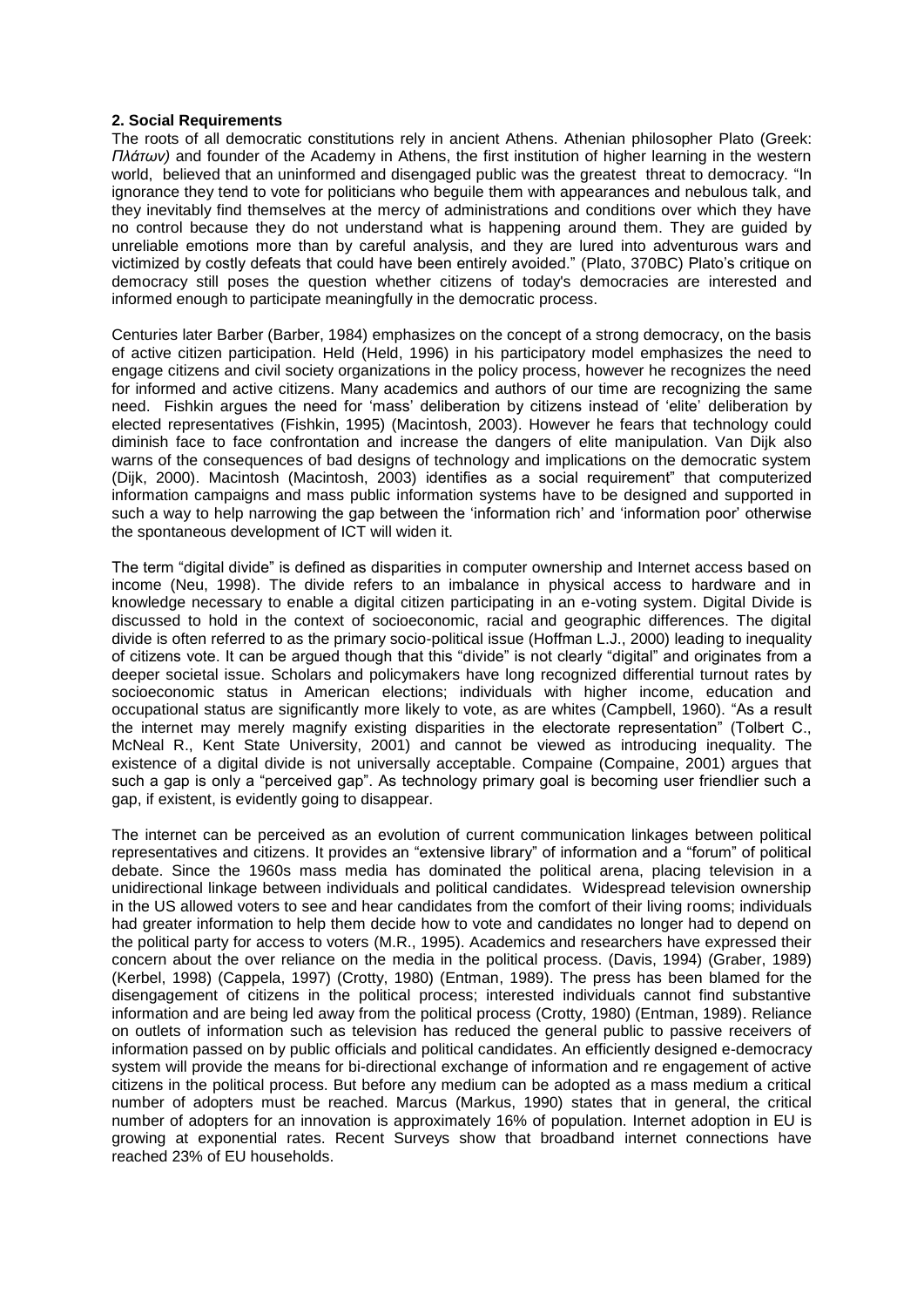From the above, a number of social requirements can be identified:

- Accessibility: Is it possible for this method to meet the accessibility guidelines stated by the W3C Recommendation 5-May-1999?
- Privacy: Can the user's privacy be preserved?
- User Hardware Requirements: What kind of hardware is the user required to posses to execute the application (ex. High speed Broadband connection)?
- User Technical Knowledge Required: Is the user required to be familiar with certain technologies in order to use the e-method?

### **3. Technical Requirements**

A number of tools which are targeted at increasing e-participation have been identified; these are also referred to as e-methods. These web based tools cover various areas of participation.

Each one of the e-methods presented below is accompanied by a SWOT analysis. SWOT analysis (Strengths, Weaknesses, Opportunities and Threats analysis) is a descriptive method for identifying and listing positive or negative factors about an issue, in a more representational and concentrated way. Eventually all the data from the SWOT matrixes are combined in one criteria form in order to make a comparison between e-participations' tools.

The first step for the SWOT analysis was to establish a series of criteria. These criteria were carefully selected as to maintain a balance in sought after technical requirements and social requirements. Fraser et al. (2006) have identified a number of preconditions for the successful deployment of e-Participation tools. One of the identified preconditions is related to security and privacy in e-Participation contexts. E-Participation services need to be easy to use, simple and without timeconsuming procedures to ensure the participation of users.

However, there is also a need to implement security and privacy measures in e-Participation services to ensure that the users will trust a system. If users" expectations of security and privacy are not met, or if the measures are excessive, then participation will be ineffective, either due to a lack of trust in the system, or due to system usability problems. It is, therefore, important that a proper balance between security, usability and transparency of e-Participation services be achieved.

From the above, a number of technical requirements can be identified:

- Deployment Complexity: How difficult is the deployment of an e-participation tool?
- Information Richness: What amount of information is the specific e-method able to contain?
- Security: Can the user's navigation be secured?
- Interactivity: To what degree are the communication channels unidirectional or bidirectional?
- Scalability: How effectively can the application scale to meet a broader public or extend its current capabilities?

#### **3.1 Webcasts**

A webcast is the Internet audio and/or video stream produced from a live event, or an online simulcast of a broadcast signal (Elaine G. Toms, 2005). A webcasting system can be classed as a form of multimedia system, and a webcast, thus, is a multi-media object with multiple components. In addition to the video, the webcast usually includes the slides from a presentation, and may include other artifacts. Webcasts are usually transmitted and seen by the participants at the same time (real-time) and their duration may be over one hour, although they can be archived to allow people to view them at a later time, creating an issue of data storage. This system offers its participants a way to see and hear a transmission but in general it's not very interactive.

|  |  | Table 2: SWOT Analysis for WebCasts |
|--|--|-------------------------------------|
|--|--|-------------------------------------|

| <b>Strengths</b>                                                                                                                                                                   | Weaknesses                                                                                                                                                                |
|------------------------------------------------------------------------------------------------------------------------------------------------------------------------------------|---------------------------------------------------------------------------------------------------------------------------------------------------------------------------|
| $\checkmark$ Accessibility: HIGH<br>$\checkmark$ Information Richness: HIGH<br>$\checkmark$ Privacy: HIGH<br>$\checkmark$ Security: HIGH<br>User Technical Knowledge Required: LOW | $\checkmark$ Deployment Complexity: HIGH<br>$\checkmark$ Interactivity: LOW<br>$\checkmark$ Scalability: <b>MODERATE</b><br>$\checkmark$ User Hardware Requirements: HIGH |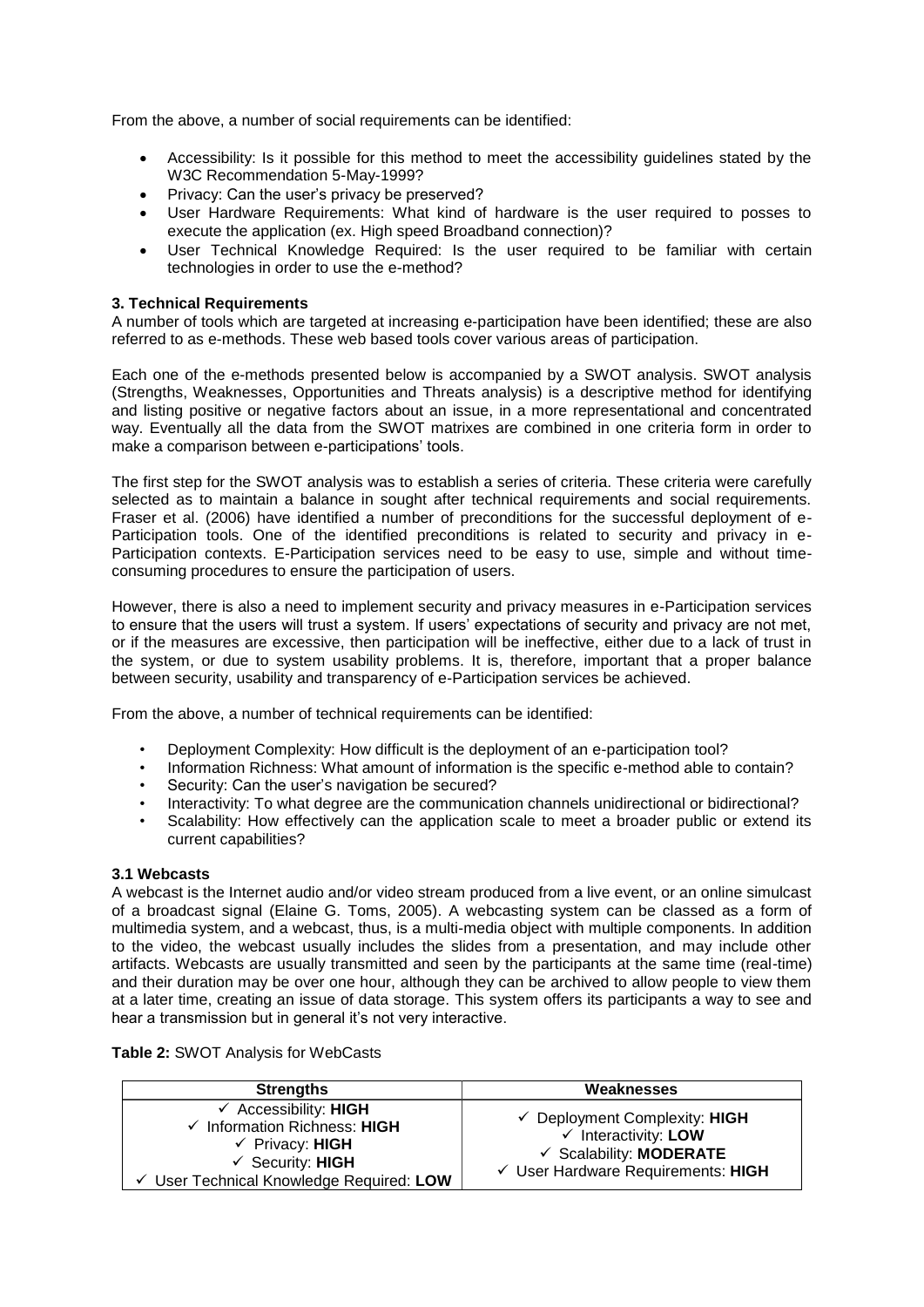| <b>Opportunities</b>                                 | <b>Threats</b>                                                                                                                                                                                                         |
|------------------------------------------------------|------------------------------------------------------------------------------------------------------------------------------------------------------------------------------------------------------------------------|
| Information Provision<br>$\checkmark$ Electioneering | $\checkmark$ Real Time Video Player might create<br>accessibility issues<br>$\checkmark$ Large Hardware Requirements and High<br>Complexity in Deployment in case of<br>scalability due to large amount of data stored |

# **3.2 FAQ**

This method presents information through questions (Q) and answers (A) that can be searched using keywords or by inputting a question or statement in "natural language". However the information cannot be considered to be sufficient to cover and communicate a whole topic as the system question-answer provides participants a very fragmental opinion.

# **Table 3:** SWOT Analysis for FAQs

| <b>Strengths</b>                                                                                                                                                                                                          | Weaknesses                                                                                     |
|---------------------------------------------------------------------------------------------------------------------------------------------------------------------------------------------------------------------------|------------------------------------------------------------------------------------------------|
| $\checkmark$ Accessibility: HIGH<br>$\checkmark$ Deployment Complexity: LOW<br>$\checkmark$ Privacy: HIGH<br>$\checkmark$ Security: HIGH<br>√ User Hardware Requirements: LOW<br>√ User Technical Knowledge Required: LOW | ✓ Information Richness: MODERATE<br>$\checkmark$ Interactivity: LOW<br>✓ Scalability: MODERATE |
| <b>Opportunities</b>                                                                                                                                                                                                      | <b>Threats</b>                                                                                 |
| $\checkmark$ Information Provision<br>$\checkmark$ Electioneering                                                                                                                                                         | $\checkmark$ May not fully inform a user<br>$\checkmark$ Navigation and search problems        |

### **3.3 Blogs**

A web-blog is a web page with minimal to no external editing, providing on-line commentary, periodically updated and presented in reverse chronological order, with hyperlinks to other online sources. (Daniel W. Drezner, 2004). Software required to run a blog is available free of charge on the internet, is relatively easy to use and requires no specialist knowledge of web languages to operate.

### **Table 4:** SWOT Analysis for Blogs

| <b>Strengths</b>                                                                                                                                             | Weaknesses                                                                                                                                                     |
|--------------------------------------------------------------------------------------------------------------------------------------------------------------|----------------------------------------------------------------------------------------------------------------------------------------------------------------|
| $\checkmark$ Accessibility: HIGH<br>$\checkmark$ Deployment Complexity: LOW<br>√ User Hardware Requirements: LOW<br>√ User Technical Knowledge Required: LOW | $\checkmark$ Information Richness: <b>MODERATE</b><br>Interactivity: <b>MODERATE</b><br>← Privacy: MODERATE<br>← Security: MODERATE<br>✓ Scalability: MODERATE |
| <b>Opportunities</b>                                                                                                                                         | <b>Threats</b>                                                                                                                                                 |
| $\checkmark$ Information Provision<br>$\checkmark$ Campaigning<br>$\checkmark$ Electioneering<br><b>Discourse</b>                                            | $\checkmark$ Information provided could be one sided if<br>only authors opinion expressed<br>$\checkmark$ Privacy issues could be a problem                    |

# **3.4 Quick Polls**

An opinion poll is a [survey](http://en.wikipedia.org/wiki/Statistical_survey) of [opinion](http://en.wikipedia.org/wiki/Opinion) from a particular [sample](http://en.wikipedia.org/wiki/Sampling_%28statistics%29). Opinion polls are usually designed to represent the opinions of a population by asking a small number of people a series of questions and then extrapolating the answers to the larger group within [confidence intervals](http://en.wikipedia.org/wiki/Confidence_interval). The answers given are anonymous, no personal or demographical data required.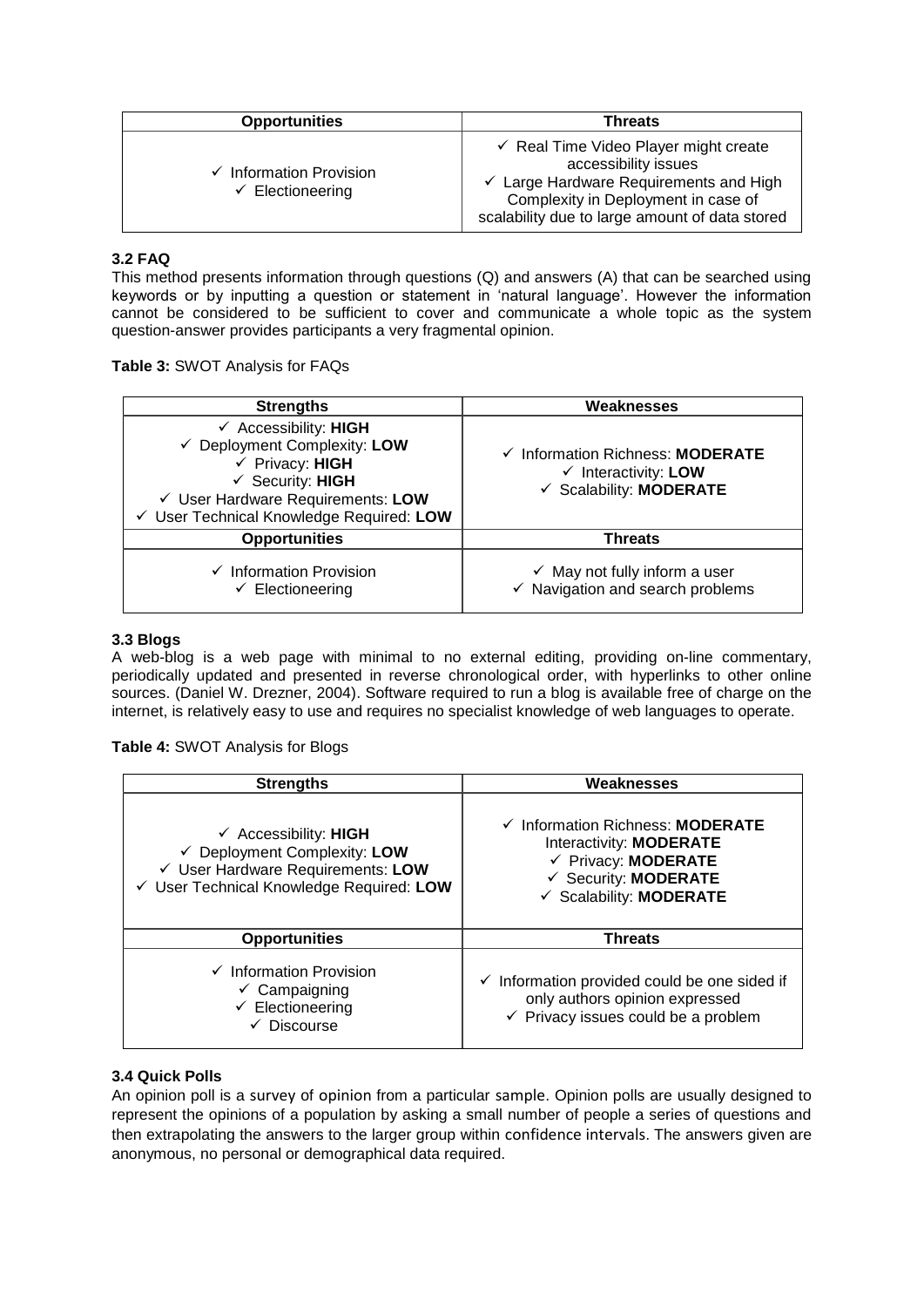**Table 5:** SWOT Analysis for Quick Polls

| <b>Strengths</b>                                                                                                                                                                           | Weaknesses                                                                                                                                           |
|--------------------------------------------------------------------------------------------------------------------------------------------------------------------------------------------|------------------------------------------------------------------------------------------------------------------------------------------------------|
| $\checkmark$ Accessibility: HIGH<br>$\checkmark$ Deployment Complexity: LOW<br>$\checkmark$ Privacy: HIGH<br>√ User Hardware Requirements: LOW<br>√ User Technical Knowledge Required: LOW | └ Information Richness: MODERATE<br>$\checkmark$ Interactivity: <b>MODERATE</b><br>✓ Scalability: MODERATE<br>$\checkmark$ Security: <b>MODERATE</b> |
| <b>Opportunities</b>                                                                                                                                                                       | <b>Threats</b>                                                                                                                                       |
| $\checkmark$ Consultation                                                                                                                                                                  | $\checkmark$ The same visitor could submit more                                                                                                      |
| $\checkmark$ Campaigning                                                                                                                                                                   | than one responses to a specific poll                                                                                                                |
| $\checkmark$ Electioneering                                                                                                                                                                | $\checkmark$ Security could be an issue if input not                                                                                                 |
| $\checkmark$ Polling                                                                                                                                                                       | validated                                                                                                                                            |

### **3.5 Surveys**

A survey is a process for gathering information, without detailed verification, on the activity being examined. It is in fact a questionnaire with specific structure of close-ended questions (typically with ordered response categories) and some open-ended questions.

### **Table 6:** SWOT Analysis for Surveys

| <b>Strengths</b>                                                                                                                                  | Weaknesses                                                                                                                                                                               |
|---------------------------------------------------------------------------------------------------------------------------------------------------|------------------------------------------------------------------------------------------------------------------------------------------------------------------------------------------|
| $\checkmark$ Accessibility: HIGH<br>← Deployment Complexity: LOW<br>√ User Hardware Requirements: LOW<br>√ User Technical Knowledge Required: LOW | └ Information Richness: MODERATE<br>$\checkmark$ Interactivity: LOW<br>← Privacy: MODERATE<br>← Security: MODERATE<br>$\checkmark$ Scalability: LOW                                      |
| <b>Opportunities</b>                                                                                                                              | <b>Threats</b>                                                                                                                                                                           |
| $\checkmark$ Consultation<br>$\checkmark$ Campaigning<br>$\checkmark$ Electioneering<br>$\checkmark$ Polling                                      | $\checkmark$ Visitors' privacy must be protected and no<br>personal or demographic data should be<br>required<br>$\checkmark$ Security could be an issue if not<br>implemented carefully |

#### **3.6 Chat Rooms**

A chat room or chatroom is a term used primarily by mass media to describe any form of synchronous conferencing, occasionally even asynchronous conferencing. The term can thus mean any technology ranging from real-time [online chat](http://en.wikipedia.org/wiki/Online_chat) over [instant messaging](http://en.wikipedia.org/wiki/Instant_messaging) and [online forums](http://en.wikipedia.org/wiki/Online_forums) to fully immersive graphical. Chat rooms sometimes have a "moderator" to facilitate interaction with the panel and to control the discussion.

**Table 7:** SWOT Analysis for Chat Rooms

| <b>Strengths</b>                                                                                                                                                                                     | Weaknesses                                                                                                                                                                   |
|------------------------------------------------------------------------------------------------------------------------------------------------------------------------------------------------------|------------------------------------------------------------------------------------------------------------------------------------------------------------------------------|
| $\checkmark$ Information Richness: HIGH<br>$\checkmark$ Interactivity: HIGH<br>$\checkmark$ User Hardware Requirements: LOW<br>√ User Technical Knowledge Required: LOW                              | $\checkmark$ Accessibility: <b>MODERATE</b><br>← Deployment Complexity: MODERATE<br>$\checkmark$ Privacy: LOW<br>$\checkmark$ Security: LOW<br>$\checkmark$ Scalability: LOW |
| <b>Opportunities</b>                                                                                                                                                                                 | <b>Threats</b>                                                                                                                                                               |
| $\checkmark$ Information Provision<br>$\checkmark$ Community Building<br>$\checkmark$ Campaigning<br>$\checkmark$ Electioneering<br>$\checkmark$ Deliberation<br>$\checkmark$ Discourse<br>Mediation | $\checkmark$ A large number of visitors can create<br>scalability issues<br>$\checkmark$ Privacy must be maintained                                                          |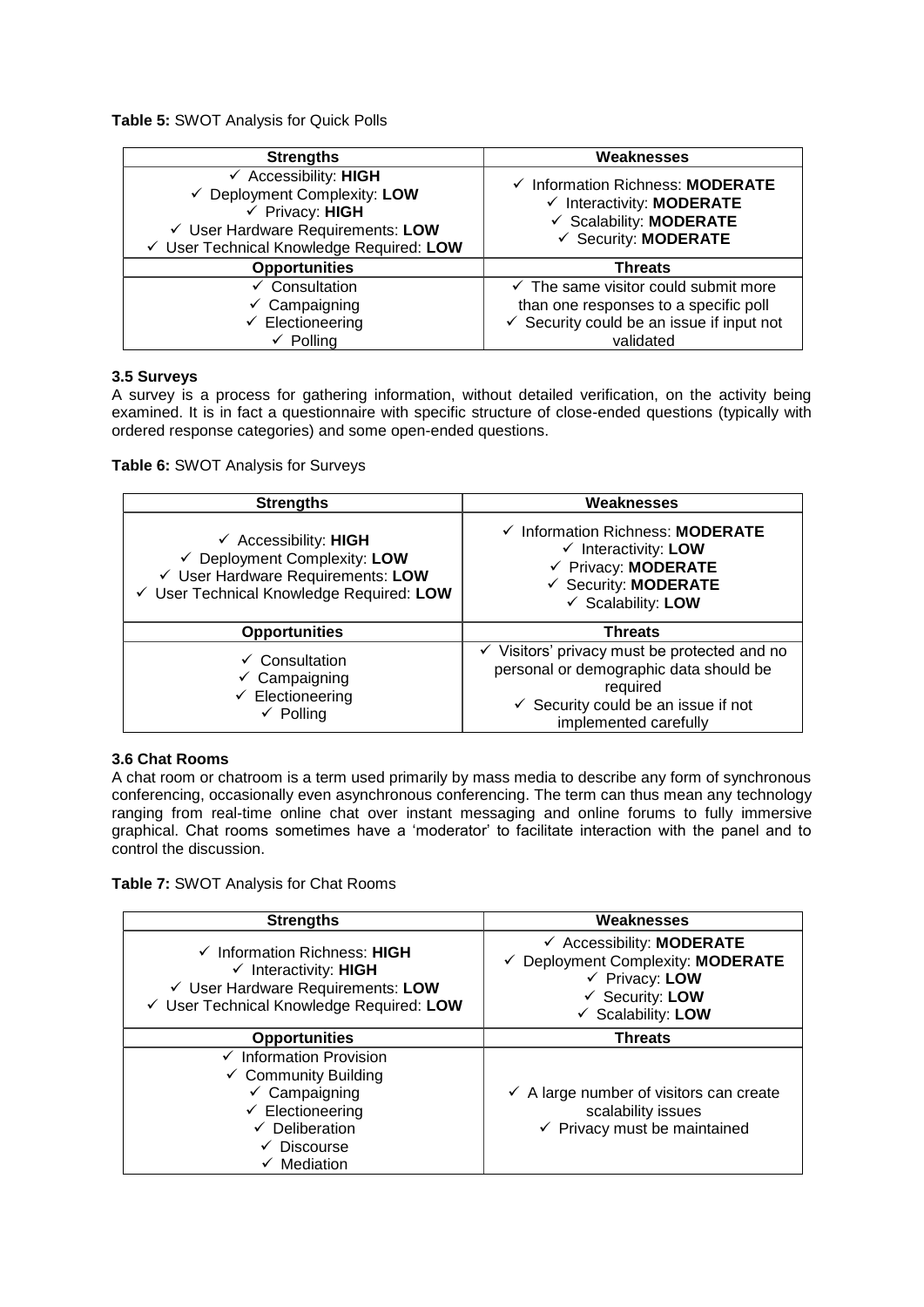### **3.7 Decision-making games**

Decision-making games allow users to view and interact with animations that describe, illustrate or simulate relevant aspects of an issue. There is usually some competitive aspect such as a quiz. The content, level of difficulty and types of interfaces are dependent on the target audience. Information can be provided through a question and answer type game similar to a FAQ. The user can be presented with a graphical representation of a place or situation and various options that, when selected, change the representation in some way to simulate the effect of real-life decision-making.

| Table 8: SWOT Analysis for Decision-Making Games |  |
|--------------------------------------------------|--|
|--------------------------------------------------|--|

| <b>Strengths</b>                                                                                     | Weaknesses                                                                                                                                                                                                                                               |
|------------------------------------------------------------------------------------------------------|----------------------------------------------------------------------------------------------------------------------------------------------------------------------------------------------------------------------------------------------------------|
| $\checkmark$ Interactivity: HIGH<br>√ User Technical Knowledge Required: LOW                         | $\checkmark$ Accessibility: LOW<br>← Deployment Complexity: HIGH<br>← Information Richness: MODERATE<br>$\checkmark$ Privacy: <b>MODERATE</b><br>$\checkmark$ Security: <b>MODERATE</b><br>✓ Scalability: MODERATE<br>√ User Hardware Requirements: HIGH |
| <b>Opportunities</b>                                                                                 | <b>Threats</b>                                                                                                                                                                                                                                           |
| $\checkmark$ Information Provision<br>$\checkmark$ Community Building<br>$\checkmark$ Electioneering | $\checkmark$ A large number of visitors can create<br>scalability issues<br>$\checkmark$ Accessibility requirements may not be able<br>to be followed                                                                                                    |

### **3.8 Discussion Forums**

An Internet forum is a [web application](http://en.wikipedia.org/wiki/Web_application) for holding discussions and posting. Internet forums are also commonly referred to as Web forums, message boards, discussion boards, (electronic) discussion groups, discussion forums, bulletin boards, fora (the [Latin](http://en.wikipedia.org/wiki/Latin) plural) or simply forums. It typically shows a list of topics people are concerned about. Users can pick a topic and see a 'thread' of messages and replies then post their own message. Communication channels can either be asynchronous or synchronous.

**Table 9:** SWOT Analysis for Discussion Forums

| <b>Strengths</b>                                                                                                                                                                                     | Weaknesses                                                                                                                                                                         |
|------------------------------------------------------------------------------------------------------------------------------------------------------------------------------------------------------|------------------------------------------------------------------------------------------------------------------------------------------------------------------------------------|
| $\checkmark$ Information Richness: HIGH<br>$\checkmark$ Interactivity: HIGH<br>√ User Hardware Requirements: LOW<br>√ User Technical Knowledge Required: LOW                                         | $\checkmark$ Accessibility: <b>MODERATE</b><br>← Deployment Complexity: MODERATE<br>$\checkmark$ Privacy: LOW<br>$\checkmark$ Security: <b>MODERATE</b><br>✓ Scalability: MODERATE |
| <b>Opportunities</b>                                                                                                                                                                                 | <b>Threats</b>                                                                                                                                                                     |
| $\checkmark$ Information Provision<br>$\checkmark$ Community Building<br>$\checkmark$ Campaigning<br>$\checkmark$ Electioneering<br>$\checkmark$ Deliberation<br>$\checkmark$ Discourse<br>Mediation | Information provided could be one sided if<br>$\checkmark$<br>only authors opinion expressed                                                                                       |

### **3.9 e-Panels**

E-Panels represent a recruited set, as opposed to a self-selected set, of participants who have agreed to discuss on a variety of issues using ICTs at specific intervals over a period of time. Sometimes we may have no interaction in case online questionnaires are used but it is also possible to support intensive engagement by providing participants a number of e-tools in order to contribute online.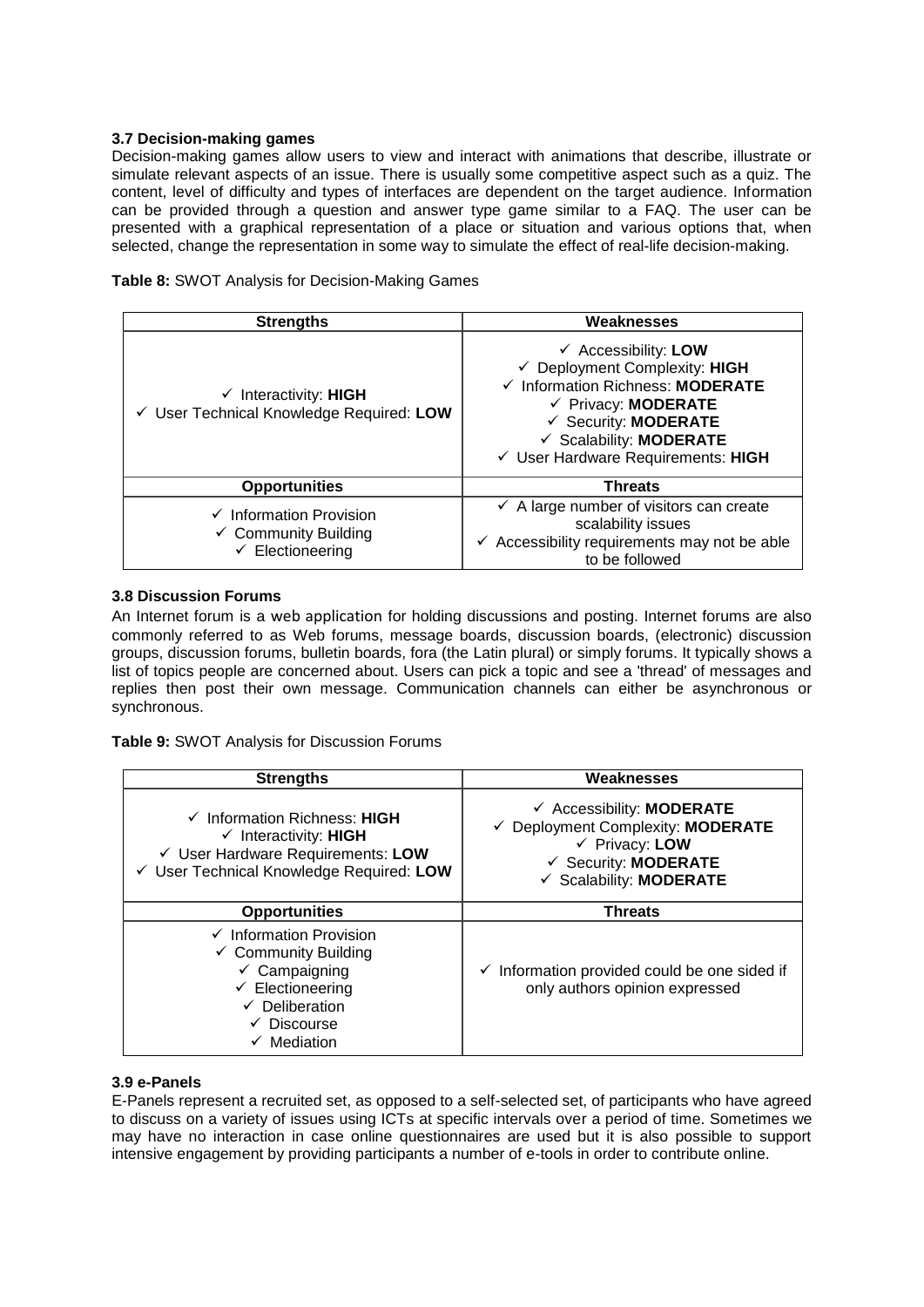**Table 10:** SWOT Analysis for e-Panels

| <b>Strengths</b>                                                                                                       | Weaknesses                                                                                                                                                                                                                                                  |  |  |  |  |  |
|------------------------------------------------------------------------------------------------------------------------|-------------------------------------------------------------------------------------------------------------------------------------------------------------------------------------------------------------------------------------------------------------|--|--|--|--|--|
| $\checkmark$ Information Richness: HIGH<br>$\checkmark$ Interactivity: HIGH                                            | $\checkmark$ Accessibility: <b>MODERATE</b><br>← Deployment Complexity: HIGH<br>← Privacy: MODERATE<br>← Security: MODERATE<br>✓ Scalability: MODERATE<br>√ User Hardware Requirements: MODERATE<br>✓ User Technical Knowledge Required:<br><b>MODERATE</b> |  |  |  |  |  |
| <b>Opportunities</b>                                                                                                   | <b>Threats</b>                                                                                                                                                                                                                                              |  |  |  |  |  |
| $\checkmark$ Information Provision<br>$\checkmark$ Consultation<br>$\checkmark$ Deliberation<br>$\checkmark$ Mediation | $\checkmark$ A large number of visitors can create<br>scalability issues<br>$\checkmark$ Privacy must be maintained                                                                                                                                         |  |  |  |  |  |

# **3.10 e-Petitions**

An Internet petition is a form of [petition](http://en.wikipedia.org/wiki/Petition) posted on a [website.](http://en.wikipedia.org/wiki/Website) Website visitors are questioned if they want to add their email addresses or names in the petition form, and after enough "signatures" have been collected, the resulting letter may be delivered to the author of the petition, usually via [e-mail.](http://en.wikipedia.org/wiki/E-mail) An integrated discussion forum can also be incorporated to allow users to voice their support or concerns for the e-petition.

**Table 11:** SWOT Analysis for e-Petitions

| <b>Strengths</b>                                                                                        | Weaknesses                                                                                                                                                                                                                                                                                                                                        |
|---------------------------------------------------------------------------------------------------------|---------------------------------------------------------------------------------------------------------------------------------------------------------------------------------------------------------------------------------------------------------------------------------------------------------------------------------------------------|
| $\checkmark$ Information Richness: HIGH                                                                 | $\checkmark$ Accessibility: <b>MODERATE</b><br>← Deployment Complexity: MODERATE<br>$\checkmark$ Interactivity: MODERATE<br>$\checkmark$ Privacy: LOW<br>$\checkmark$ Security: <b>MODERATE</b><br>$\checkmark$ Scalability: <b>MODERATE</b><br>√ User Hardware Requirements: MODERATE<br>← User Technical Knowledge Required:<br><b>MODERATE</b> |
| <b>Opportunities</b>                                                                                    | <b>Threats</b>                                                                                                                                                                                                                                                                                                                                    |
| $\checkmark$ Consultation<br>$\checkmark$ Campaigning<br>$\checkmark$ Mediation<br>$\checkmark$ Polling | Data protection required                                                                                                                                                                                                                                                                                                                          |

### **3.11 E-Deliberative polling**

Deliberative polling combines small-group discussions involving large numbers of participants with random sampling of public opinion. Its overall purpose is to establish a base of informed public opinion on a specific issue. Citizens are invited to take part at random, so that a large enough participant group will provide a relatively accurate, scientific representation of public opinion.

|  |  | Table 12: SWOT Analysis for e-Deliberative Polling |
|--|--|----------------------------------------------------|
|--|--|----------------------------------------------------|

| <b>Strengths</b>                        | Weaknesses                                  |
|-----------------------------------------|---------------------------------------------|
|                                         | $\checkmark$ Accessibility: <b>MODERATE</b> |
|                                         | $\checkmark$ Deployment Complexity: HIGH    |
|                                         | ← Privacy: MODERATE                         |
| $\checkmark$ Information Richness: HIGH | $\checkmark$ Security: <b>MODERATE</b>      |
| $\checkmark$ Interactivity: HIGH        | $\checkmark$ Scalability: <b>MODERATE</b>   |
|                                         | User Hardware Requirements: MODERATE        |
|                                         | √ User Technical Knowledge Required:        |
|                                         | <b>MODERATE</b>                             |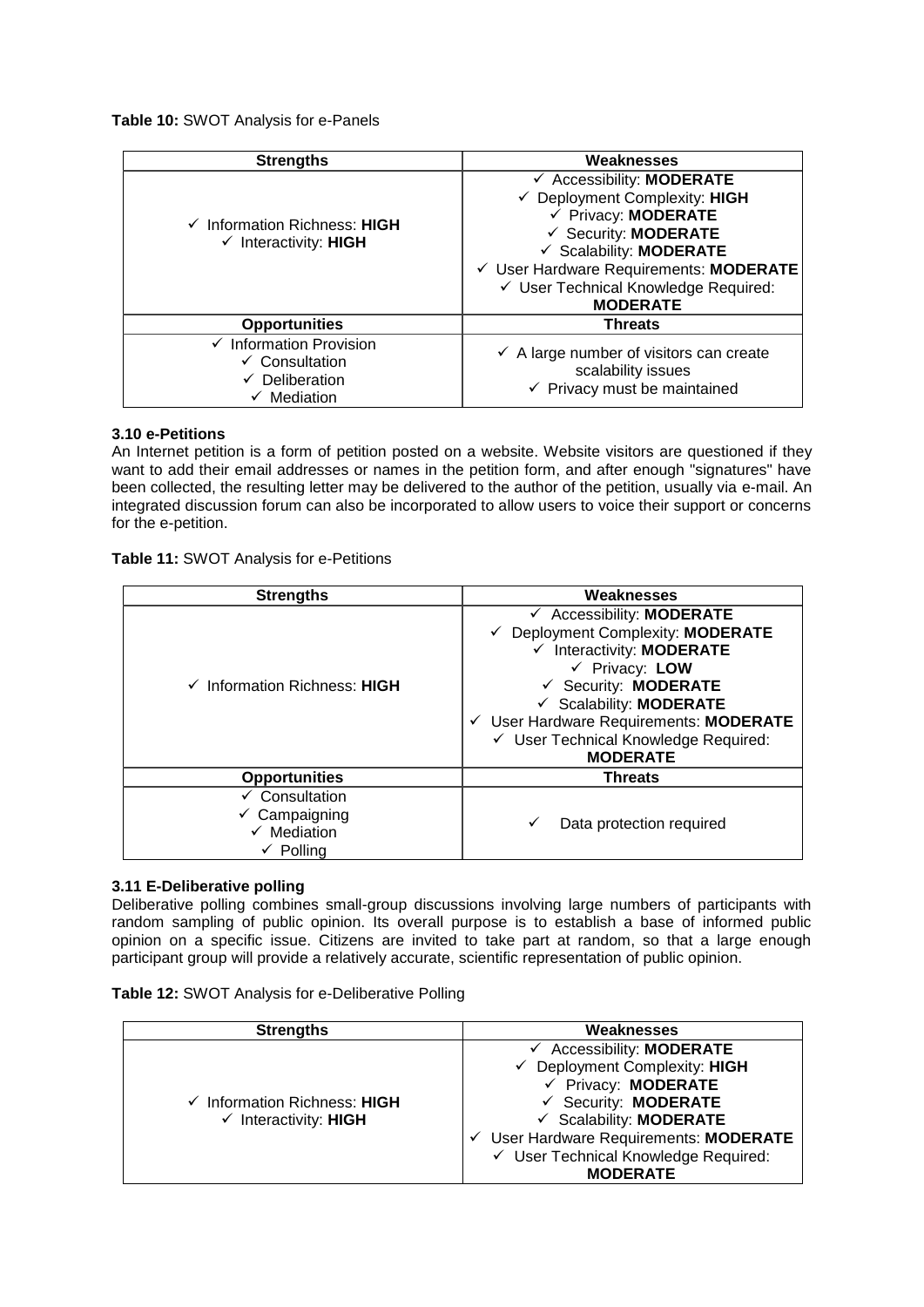| <b>Opportunities</b>                                                                                                                                                           | Threats                               |
|--------------------------------------------------------------------------------------------------------------------------------------------------------------------------------|---------------------------------------|
| $\checkmark$ Information Provision<br>$\checkmark$ Community Building<br>$\checkmark$ Consultation<br>$\checkmark$ Campaigning<br>Mediation<br>$\cdot$<br>$\checkmark$ Polling | $\checkmark$ Data protection required |

# **3.12 Virtual Communities**

A virtual community, e-community or online community is a [group](http://en.wikipedia.org/wiki/Group_%28sociology%29) of people that primarily interact via communication media such as, [email](http://en.wikipedia.org/wiki/Email) or Usenet rather than face to face. If the mechanism is a computer network, it is called an online community.

**Table 13:** SWOT Analysis for Virtual Communities

| <b>Strengths</b>                                                                                                                                                         | Weaknesses                                                                                                                                                                                                                                                              |
|--------------------------------------------------------------------------------------------------------------------------------------------------------------------------|-------------------------------------------------------------------------------------------------------------------------------------------------------------------------------------------------------------------------------------------------------------------------|
| $\checkmark$ Information Richness: HIGH<br>$\checkmark$ Interactivity: HIGH                                                                                              | $\checkmark$ Accessibility: <b>MODERATE</b><br>← Deployment Complexity: HIGH<br>$\checkmark$ Privacy: LOW<br>$\checkmark$ Security: LOW<br>✓ Scalability: MODERATE<br>√ User Hardware Requirements: MODERATE<br>√ User Technical Knowledge Required:<br><b>MODERATE</b> |
| <b>Opportunities</b>                                                                                                                                                     | <b>Threats</b>                                                                                                                                                                                                                                                          |
| $\checkmark$ Information Provision<br>$\checkmark$ Community Building<br>$\checkmark$ Electioneering<br>$\checkmark$ Deliberation<br>$\checkmark$ Discourse<br>Mediation | $\checkmark$ Data protection required<br>$\checkmark$ The target audience must be willing to<br>participate                                                                                                                                                             |

# **3.13 Alert Mechanisms – email alerts and RSS Feeds**

RSS or Real Simple Syndication is technology designed to allow users to subscribe to a specific content feed and be automatically alerted when new updates are available.

**Table 14:** SWOT Analysis for e-mail alerts and RSS Feeds

| <b>Strengths</b>                                                                                                                                                                                                                               | Weaknesses                                                          |
|------------------------------------------------------------------------------------------------------------------------------------------------------------------------------------------------------------------------------------------------|---------------------------------------------------------------------|
| $\checkmark$ Accessibility: HIGH<br>$\checkmark$ Deployment Complexity: LOW<br>$\checkmark$ Privacy: HIGH<br>Security: HIGH<br>$\checkmark$ Scalability: HIGH<br>√ User Hardware Requirements: LOW<br>√ User Technical Knowledge Required: LOW | ✓ Information Richness: MODERATE<br>$\checkmark$ Interactivity: LOW |
| <b>Opportunities</b>                                                                                                                                                                                                                           | <b>Threats</b>                                                      |
| $\checkmark$ Information Provision<br>$\checkmark$ Electioneering                                                                                                                                                                              | $\checkmark$ Single sided information                               |

### **3.14. E-Methods Comparison**

The following table is a criteria rating form for the above analysed e-methods. For each criterion established a weight is given to declare its importance. Then each e-method is rated corresponding to its coverage of the perquisites. The rates that each method gets are multiplied with the weight, in order to get a total score (note that the ratings are according to the swot analysis of each method). It is essential to note at this point that it doesn"t matter which method gets the maximum score. Instead the important thing is the fluctuation that each method"s ratings presents, that implies that one method may be more proper for one application than another.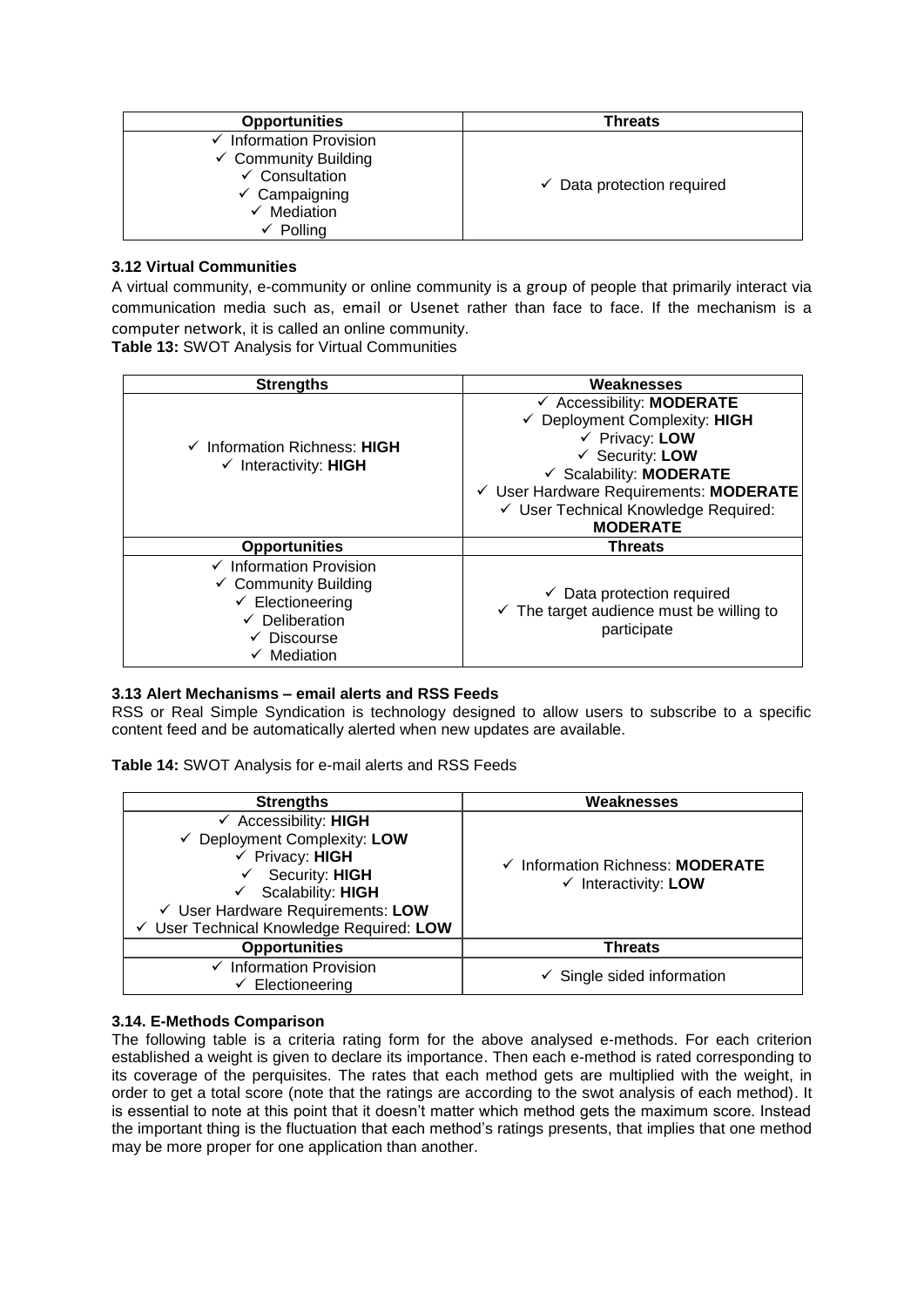# **Table 15:** Criteria Form for e-methods

|                                             |                |                |                |                         |                              |                          |                     | e-Methods                       |                                     |                |                  |                                                                 |                             |                                                         |
|---------------------------------------------|----------------|----------------|----------------|-------------------------|------------------------------|--------------------------|---------------------|---------------------------------|-------------------------------------|----------------|------------------|-----------------------------------------------------------------|-----------------------------|---------------------------------------------------------|
| <b>Decision Matrix</b>                      |                | 1: WebCasts    | FAQ<br>Ń       | <b>Blogs</b><br>.<br>ون | Quick Polls<br>$\frac{4}{1}$ | <b>Surveys</b><br>.<br>G | ChatRooms<br>.<br>ق | Games<br>Decision-Making<br>ΚÌ. | Discussion Forums<br>$\dot{\infty}$ | e-Panels<br>တ  | e-Petitions<br>ö | Polling<br>e-Deliberative<br>$\div$<br>$\overline{\phantom{0}}$ | Communities<br>Virtual<br>Ń | Alert Mechanisms<br>.<br>ون<br>$\overline{\phantom{0}}$ |
| <b>Criteria</b>                             | Weight         |                |                |                         |                              |                          |                     | Rate                            |                                     |                |                  |                                                                 |                             |                                                         |
| Accessibility                               | 3              | 3              | 3              | 3                       | 3                            | 3                        | $\overline{2}$      | 1                               | $\overline{2}$                      | $\overline{2}$ | $\overline{2}$   | $\overline{2}$                                                  | $\overline{2}$              | 3                                                       |
| Deployment<br>Complexity                    | $-1$           | 3              | $\mathbf 1$    | 1                       | 1                            | 1                        | $\overline{2}$      | 3                               | $\overline{2}$                      | 3              | $\overline{2}$   | 3                                                               | 3                           | 1                                                       |
| <b>Hardware Required</b><br>from User       | $-2$           | 3              | 1              | 1                       | 1                            | 1                        | 1                   | 3                               | 1                                   | $\overline{2}$ | $\overline{2}$   | $\overline{2}$                                                  | $\overline{2}$              | 1                                                       |
| <b>Information Richness</b>                 | 3              | 3              | $\overline{2}$ | $\overline{2}$          | $\overline{c}$               | $\overline{2}$           | 3                   | $\overline{2}$                  | 3                                   | 3              | 3                | 3                                                               | 3                           | $\overline{2}$                                          |
| Interactivity                               | $\overline{2}$ | 1              | 1              | $\overline{2}$          | $\overline{2}$               | 1                        | 3                   | 3                               | 3                                   | 3              | $\overline{2}$   | 3                                                               | 3                           | 1                                                       |
| Privacy                                     | 3              | 3              | 3              | $\overline{c}$          | 3                            | $\overline{2}$           | 1                   | $\overline{2}$                  | 1                                   | $\overline{2}$ | 1                | $\overline{2}$                                                  | 1                           | 3                                                       |
| Security                                    | 3              | 3              | 3              | $\overline{c}$          | $\overline{c}$               | $\overline{c}$           | 1                   | $\overline{2}$                  | $\overline{2}$                      | $\overline{2}$ | $\overline{2}$   | $\overline{2}$                                                  | 1                           | 3                                                       |
| Scalability                                 | 1              | $\overline{2}$ | $\overline{2}$ | $\overline{2}$          | $\overline{c}$               | 1                        | 1                   | $\overline{2}$                  | $\overline{2}$                      | $\overline{2}$ | $\overline{2}$   | $\overline{2}$                                                  | $\overline{2}$              | 3                                                       |
| <b>User Technical</b><br>Knowledge Required | $-2$           | 1              | 1              | 1                       | 1                            | 1                        | 1                   | 1                               | 1                                   | $\overline{2}$ | $\overline{2}$   | $\overline{2}$                                                  | $\overline{2}$              | 1                                                       |
| <b>Total Score</b>                          | 10             | 22             | 17             | 16                      | 17                           | 14                       | 15                  | 19                              | 17                                  | 21             | 18               | 21                                                              | 19                          | 18                                                      |
| <b>Summary</b>                              |                | 29             | 32             | 28                      | 31                           | 25                       | 22                  | 18                              | 26                                  | 24             | 20               | 24                                                              | 18                          | 33                                                      |

**"Total Score"** corresponds to the sum of an e-method"s rates **[Total Score = Sum of an e-methods Rates]**

**"Summary"** corresponds to the weighted sum of the rates multiplied by the corresponding criteria weights. [**Summary = Sum (Rating \* Weight for each criteria)]**

**Table 16:** Rates

| Rating | <b>Description</b> |
|--------|--------------------|
|        | No Fit             |
|        | Low Fit            |
|        | Moderate Fit       |
|        | High Fit           |

**Table 17:** Weights For Positive Factors

| <b>Weights</b> | <b>Description</b>  |
|----------------|---------------------|
|                | Low Importance      |
|                | Moderate Importance |
|                | High Importance     |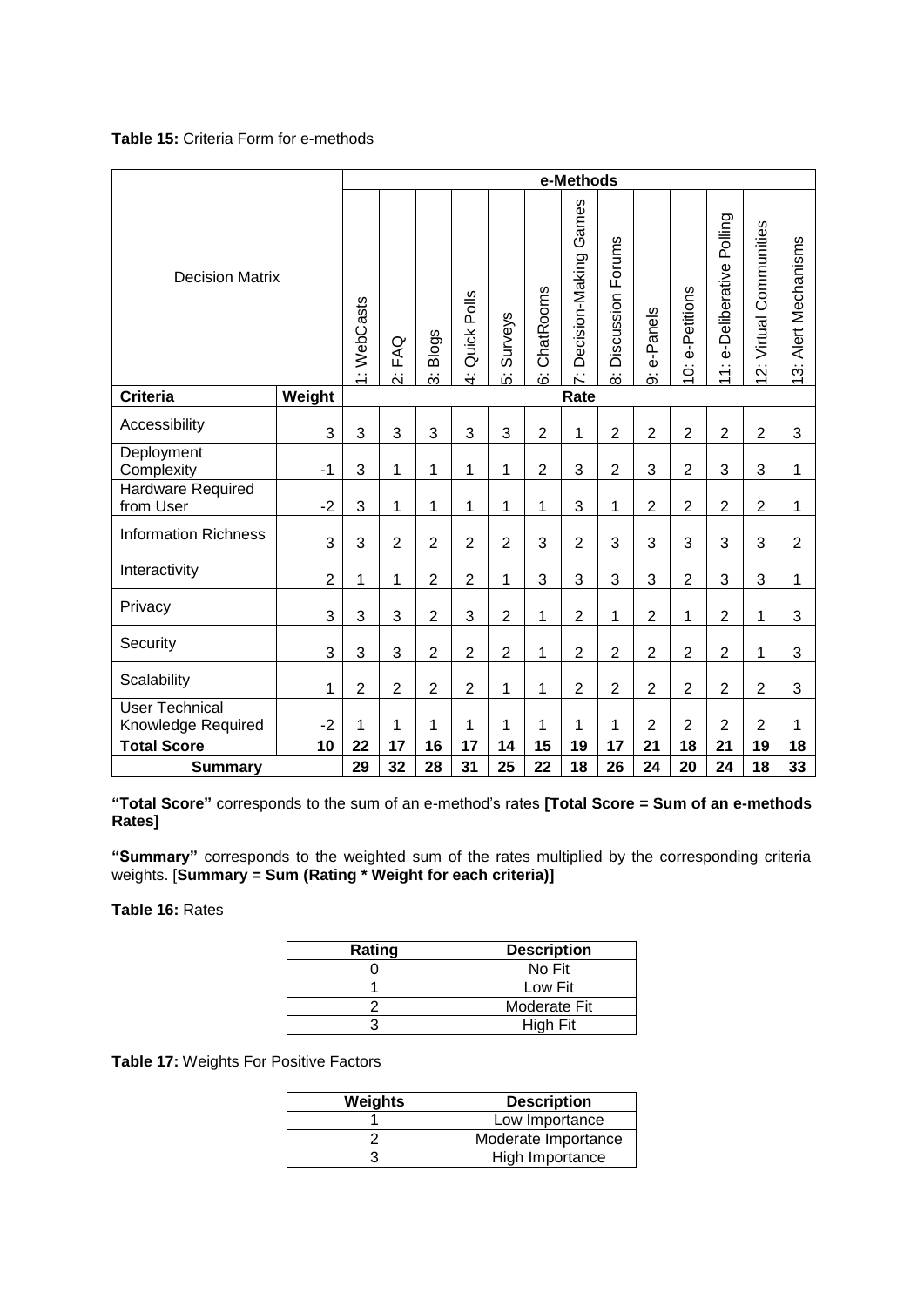### **Table 18:** Weights For Negative Factors

| <b>Weights</b> | <b>Description</b>  |
|----------------|---------------------|
| $-7$           | Low Importance      |
|                | Moderate Importance |
| -3             | High Importance     |

### **Table 19:** Explanation of Criteria Weighting

| Weights   | <b>Criteria</b>                                                                          | Reason                                                                                                                                                                                                                                                                                                                                                                                                                                                                                                                                                                                                             |
|-----------|------------------------------------------------------------------------------------------|--------------------------------------------------------------------------------------------------------------------------------------------------------------------------------------------------------------------------------------------------------------------------------------------------------------------------------------------------------------------------------------------------------------------------------------------------------------------------------------------------------------------------------------------------------------------------------------------------------------------|
| 3 or -3   | Accessibility<br><b>Information Richness</b><br>Privacy<br>Security                      | users' expectations of security and<br>lf.<br>privacy are not met, or if the measures are<br>excessive,<br>then participation<br>will<br>be<br>ineffective, either due to a lack of trust in<br>the system, or due to system usability<br>problems.<br>Security,<br>usability<br>and<br>transparency are equally of high importance<br>in e-Participation services. Accessibility is<br>high importance as inequalities in<br>οf<br>accessibility will exclude a number of users<br>from participating. Information Richness<br>(acquisition) is a crucial element of e-<br>Participation, leading to e-Democracy. |
| 2 or -2   | Interactivity<br>Hardware Required from User<br><b>User Technical Knowledge Required</b> | As technology's primary goal is becoming<br>user friendlier such a gap in hardware<br>requirements and technical<br>knowledge<br>requirements,<br>evidently<br>is<br>going<br>to<br>disappear. An efficiently designed e-<br>democracy system will provide the means<br>for bi-directional exchange of information<br>and re engagement of active citizens in the<br>political process (interactivity). So these<br>factors do not affect participation or users<br>in the same way that the above mentioned<br>do.                                                                                                |
| 1 or $-1$ | Scalability<br><b>Deployment Complexity</b>                                              | As e-methods are targeted at increasing<br>participation in democratic processes,<br>Scalability and Deployment Complexity, do<br>not directly influence end users.                                                                                                                                                                                                                                                                                                                                                                                                                                                |

Not that the importance given when assessing with e.g. 3 or -3 is the same, with the difference that a negative weight implies a negative factor.



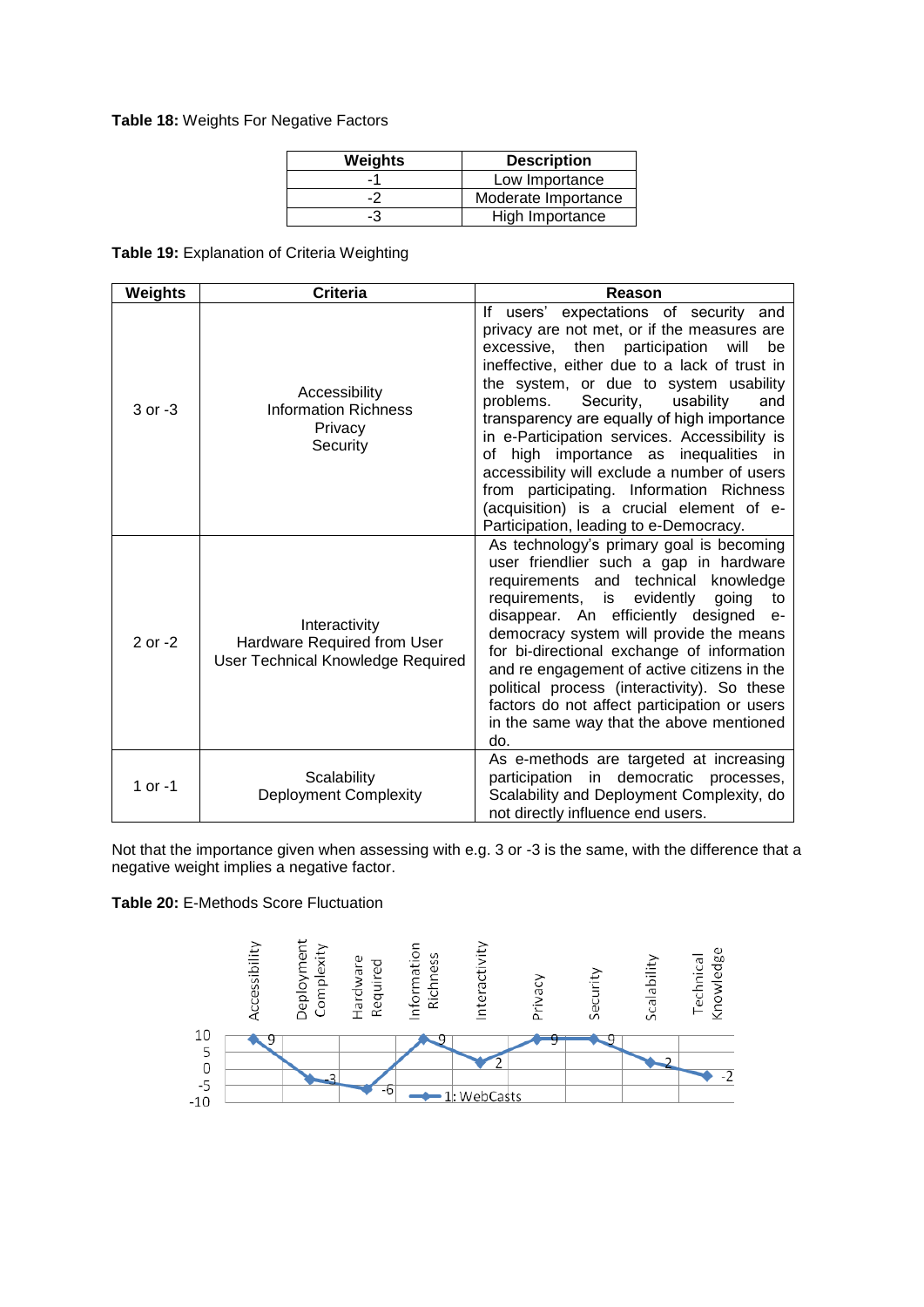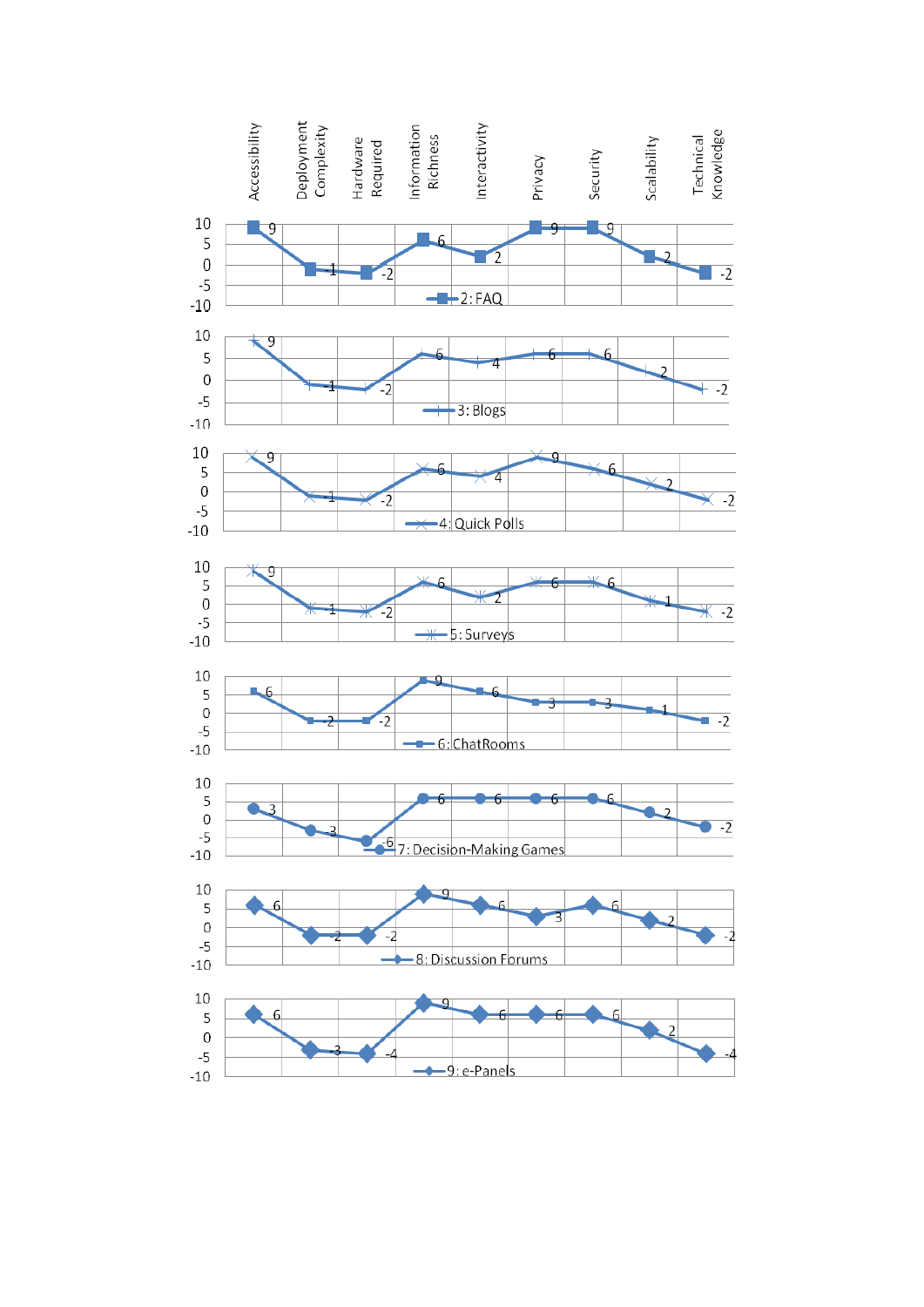

**Table 21:** Symbol Explanation for the above E-Method"s Score Fluctuation Chart



### **4. Conclusion**

Towards an electronic society and an electronic democracy it is important to assess the suitability of each available method. Competent e-participation channels in e-democracy depend on the technologies used. This is the purpose of the comparison of e-methods presented in this paper, to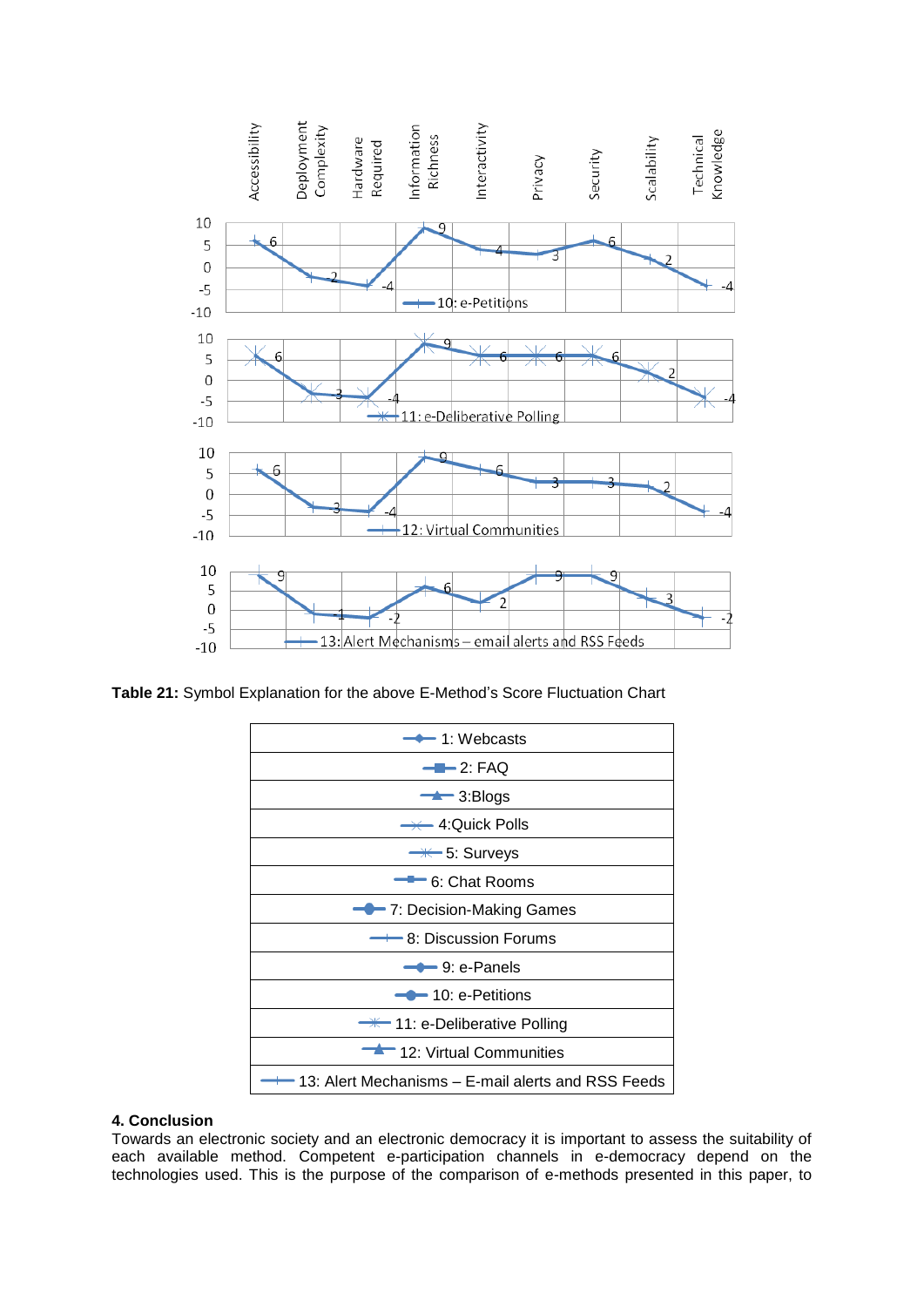point out the characteristics of each method in order to make appropriate use of them. Although a final score has been awarded to each method it cannot be a conclusive result leading to the use or not of a specific e-method, only a guide to each methods advantages and disadvantages. There is no e-method that can be suitable for all applications, and vice versa, no application can make use of all e-methods. An e-method must be chosen regarding each situation"s demands and considering the above mentioned advantages and disadvantages that this particular e-method has.

### **References**

Alexander Prosser, R. K. (2004). The Dimensions of Electronic Voting Technology, Law, Politics and Society. *Proceedings: Electronic Voting in Europe*, (p. 22). Austria.

Baecker, R. (2003). *A principled design for scalable internet visual communications with rich media, interactivity, and structured archives.* Toronto, Ontario, Canada: IBM Centre for Advanced Studies Conference,Proceedings of the 2003 conference of the Centre for Advanced Studies on Collaborative research.

Barbara K. Kaye, T. J. (1999). Research Methodology: Taming the Cyber Frontier-Techniques for Improving Online Surveys. *Social Science Computer Review,Vol. 17, No. 3,SAGE Publications* , pp. 323-337.

Barber, B. (1984). *Strong democracy: Participatory politics for a new age.* Berkeley:University of California Press.

Bekkers, V. (2004). Virtual policy communities and responsive governance: Redesigning on-line debates. *Information Polity* , pp. 193–203.

Best, S. J. (2005). Analyzing the representativeness of Internet political participation. *Political Behavior* , pp. 183–216.

C. Fraser, N. L. (2006). *DEMO-net: Deliverable 5.1,Report on current ICTs to enable Participation.* DEMO-net.

Campbell, A. C. (1960). The American Voter. *University of Chicago Press* .

Cappela, J. J. (1997). *Spiral of Cynicism: The Press and the Public Good.* Oxford University Press.

Christian Fuchs, R. B.-R. (2006). Broadening eParticipation: Rethinking ICTs and Participation. *Association of Internet Researchers,Internet Research 7.0.* Brisbane.

Clive Sanford, J. R. (2007, December). Characterizing eParticipation. *International Journal of Information Management* , pp. 406-421.

Compaine, B. M. (2001). *The Digital Divide: Facing a Crisis or Creating a Myth.* Cambridge, Massachusetts: MIT Press.

Crotty, W. J. (1980). *American Parties in Decline.* Little, Brown and Company.

Curwell, S. D.-S. (2005). Citizens" expectations of information cities: Implications for urban planning and design. *Building Research and Information* , pp. 55–66.

Daniel W. Drezner, H. F. (2004). The power and politics of blogs. *American Political Science Association.*

Davis. (1994). *Politics and the Media.* Englewood Cliffs: Prentice Hall.

Elaine G. Toms, C. D. (2005). *Assessing Tools for Use with Webcasts.* Denver, CO, USA: International Conference on Digital Libraries,Proceedings of the 5th ACM/IEEE-CS joint conference on Digital libraries.

Entman, R. (1989). *Democracy without Citizens.* New York: Oxford University Press.

Fishkin, J. S. (1995). *The voice of the People. Public Opinion and Democracy.* Yale University Press. Gøtze, S. C. (2000). *Bowling Together:Online Public Engagement in Policy Deliberation.* Hansard Society,BT.

Graber. (1989). *Mass Media and American Politics.* Washington: CQ Press.

Held, D. (1996). *Models of democracy.* Cambridge: Blackwell Publishers.

Hoffman L.J., C. L. (2000). Internet voting for public officials. *Communications of the ACM* , pp. 69-85. Kerbel, M. R. (1998). *CNN, ABC, and American Presidential Elections.* Boulder: Westview Press.

M.R., K. (1995). *Remote and Controlled:Media Politics in a Cynical Age.* Boulder:Western Press.

Macintosh, A. (2003). *Working Group 4 to the European Commission.* Retrieved 03 05, 2004, from http://www.eu-forum.org/summit/docs/WG4e-democracy-FINAL%20RESULTS.doc

Neu, C. A. (1998). Email Communication Between Government and Citizens: Security, Policy Issues and Next Steps.

OECD. (2001). *Engaging Citizens in Policy making: Information,Consultation, and the Public Participation.* 2001: OECD.

OECD. (2004). *Promises and Problems of E-Democracy: Challenges of online citizen engagement.* Paris: OECD.